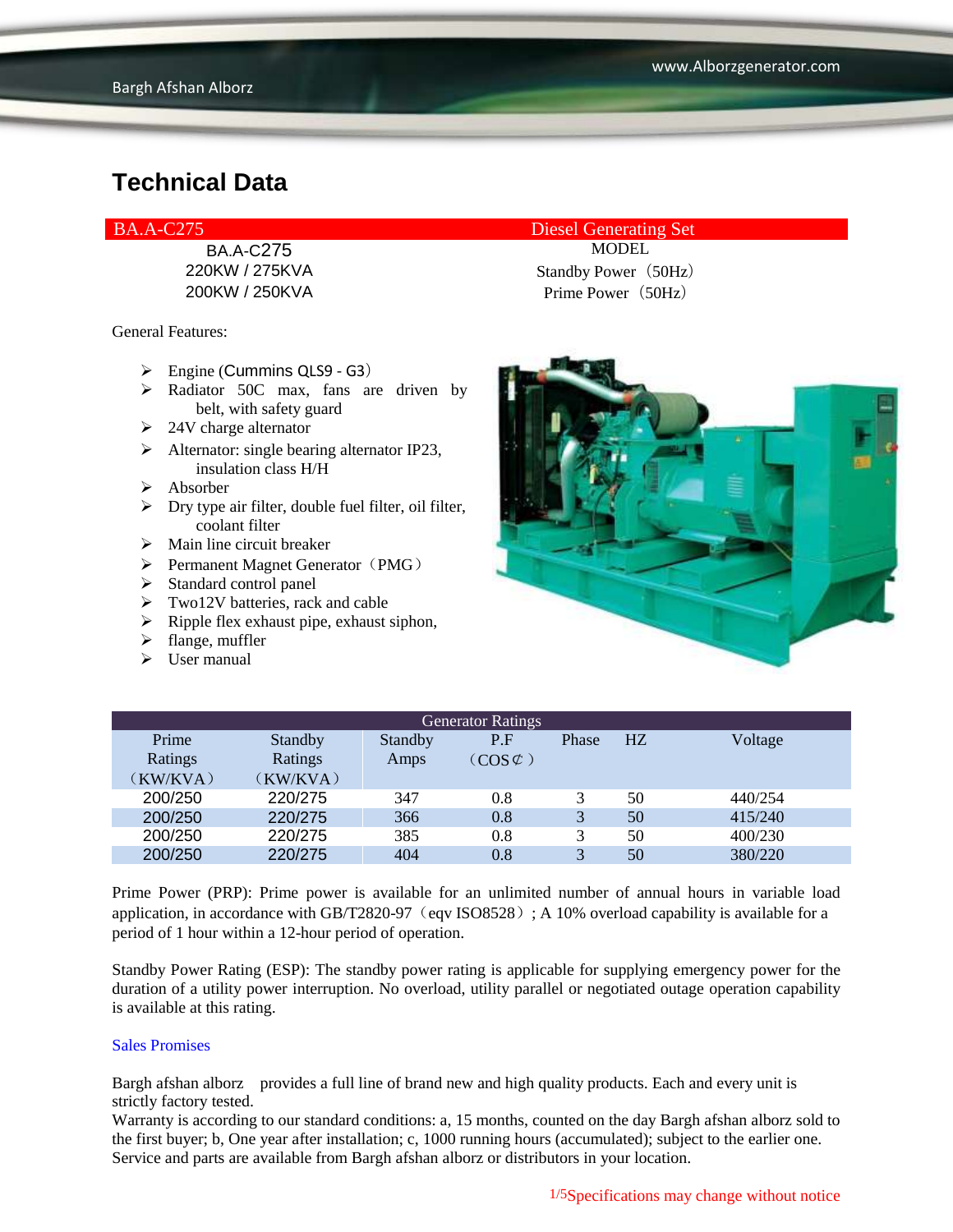| <b>BA.A-C275</b>                 | <b>Diesel Generating Set</b>                |
|----------------------------------|---------------------------------------------|
|                                  | <b>ENGINE DATA</b>                          |
| Manufacturer / Model:            | Cummins QLS9 - G3, 4-cycle                  |
| Air Intake System:               | Turbo Charged and Search Refrigerated       |
| Fuel System:                     | Electronic                                  |
| <b>Cylinder Arrangement:</b>     | 6 In line                                   |
| Displacement:                    | 8.8 L                                       |
| Bore and Stroke:                 | $114*145$ (mm)                              |
| <b>Compression Ratio:</b>        | 16.8:1                                      |
| <b>Rated RPM:</b>                | 1500rpm                                     |
| Max. Standby Power at Rated RPM: | 220KW/299HP                                 |
| Governor Type:                   | RSV Mechanical(Std) / Electronic (Optional) |
|                                  | <b>Exhaust System</b>                       |
| <b>Exhaust Gas Flow:</b>         | 32 m <sub>3</sub> /min                      |
| Max Back Pressure:               | 10kPa                                       |
|                                  | Air Intake System                           |
| Air Flow:                        | 19.5 m <sub>3</sub> /min                    |
|                                  | <b>Fuel System</b>                          |
| 100% (Prime Power) Load:         | 59 L/h                                      |
| 75% (Prime Power) Load:          | L/h<br>49                                   |
| 50% (Prime Power) Load::         | $34$ L/h                                    |
|                                  | Oil System                                  |
| Total Oil Capacity:              | 420 L                                       |
| Oil Consumption:                 | ≤4g/kwh                                     |
| Engine Oil Tank Capacity:        | 26.5L                                       |
|                                  | Cooling System                              |
| <b>Total Coolant Capacity:</b>   | 33 L                                        |
| Thermostat:                      | 82-95°C                                     |
| Max Water Temperature:           | $104$ °C                                    |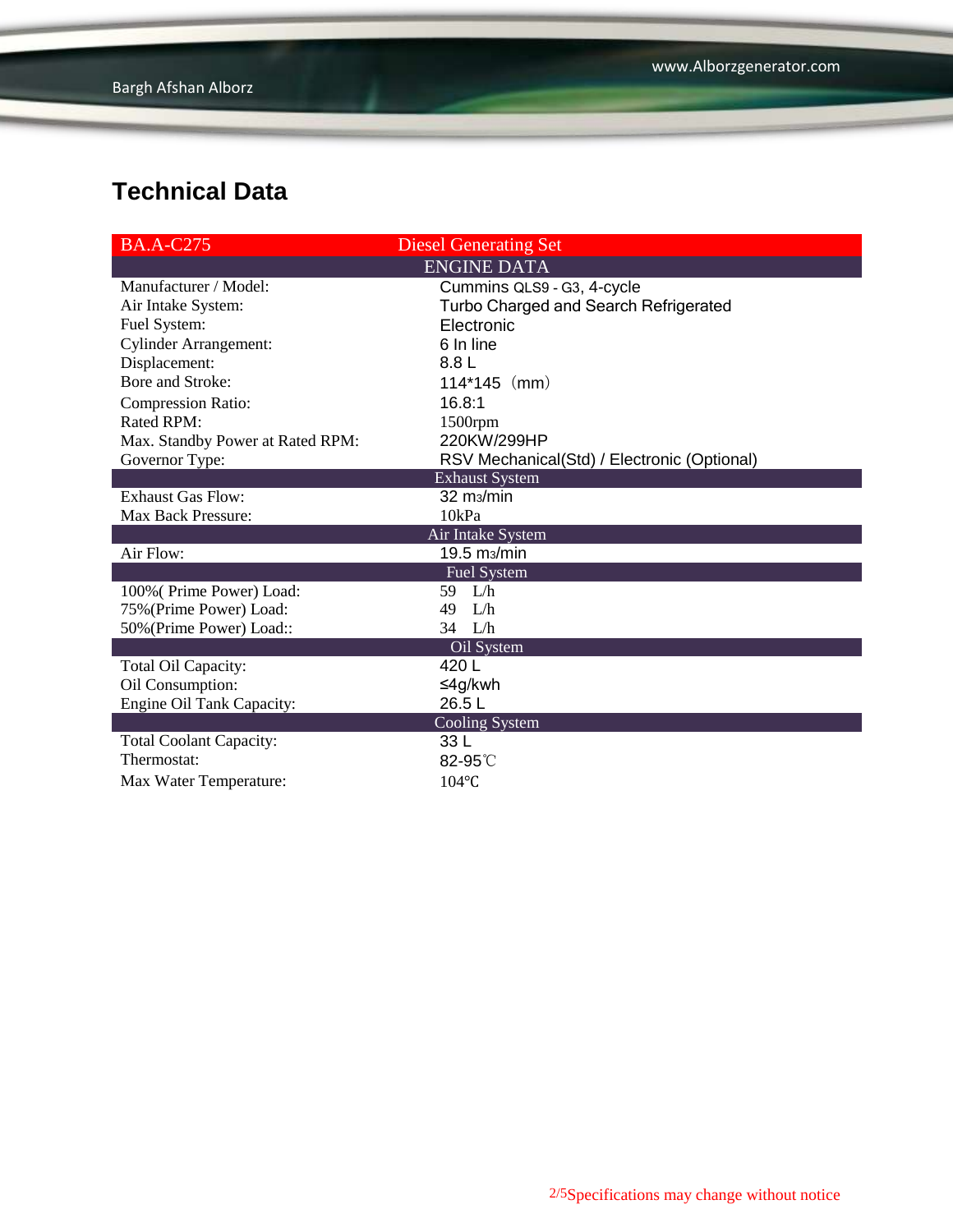| <b>BA.A-C275</b>                                                                           | <b>Diesel Generating Set</b>             |  |  |  |
|--------------------------------------------------------------------------------------------|------------------------------------------|--|--|--|
| <b>ALTERNATOR SPECIFICATION</b>                                                            |                                          |  |  |  |
|                                                                                            | <b>GENERAL DATA</b>                      |  |  |  |
| Compliance with GB755, BS5000, VDE0530, NEMAMG1-22, IED34-1, CSA22.2 and AS1359 standards. |                                          |  |  |  |
| <b>Alternator Data</b>                                                                     |                                          |  |  |  |
| Number of Phase:                                                                           | 3                                        |  |  |  |
| Connecting Type:                                                                           | 3 Phase and 4 Wires, "Y" type connecting |  |  |  |
| Number of Bearing:                                                                         | 1                                        |  |  |  |
| <b>Power Factor:</b>                                                                       | 0.8                                      |  |  |  |
| <b>Protection Grade:</b>                                                                   | IP23                                     |  |  |  |
| Altitude:                                                                                  | $\leq 1000m$                             |  |  |  |
| <b>Exciter Type:</b>                                                                       | Brushless, self-exciting                 |  |  |  |
| Insulation Class, Temperature Rise:                                                        | H/H                                      |  |  |  |
| Telephone Influence Factor (TIF):                                                          | $50$                                     |  |  |  |
| THF:                                                                                       | $<$ 2%                                   |  |  |  |
| Voltage Regulation, Steady State:                                                          | $\leq \pm 1\%$                           |  |  |  |
| <b>Alternator Capacity:</b>                                                                | <b>275 KVA</b>                           |  |  |  |
| <b>Alternator Efficiencies:</b>                                                            | 96%                                      |  |  |  |
| Air Cooling Flow:                                                                          |                                          |  |  |  |
| <b>GENERATING SET DATA</b>                                                                 |                                          |  |  |  |
| <b>Voltage Regulation:</b>                                                                 | $\geq \pm 5\%$                           |  |  |  |
| Voltage Regulation, Stead State:                                                           | $\leq \pm 1\%$                           |  |  |  |
| Sudden Voltage Warp (100% Sudden Reduce):                                                  | $\leq +25\%$                             |  |  |  |
| Sudden Voltage Warp (Sudden Increase):                                                     | $\leq$ -20%                              |  |  |  |
| Voltage Stable Time (100% Sudden Reduce):                                                  | $\leq 6S$                                |  |  |  |
| Voltage Stable Time (Sudden Increase)                                                      | $\leq 6S$                                |  |  |  |
| Frequency Regulation, Stead State:                                                         | $\leq 5\%$                               |  |  |  |
| Frequency Waving:                                                                          | ≤ $0.5%$                                 |  |  |  |
| Sudden Frequency Warp (100% Sudden Reduce):                                                | $\leq +12\%$                             |  |  |  |
| Sudden Frequency Warp (Sudden Increase):                                                   | $\leq$ -10%                              |  |  |  |
| Frequency Recovery Time (100% Sudden Reduce):                                              | $\leq$ 5S                                |  |  |  |
| Frequency Recovery Time (Sudden Increase):                                                 | $\leq$ 5S                                |  |  |  |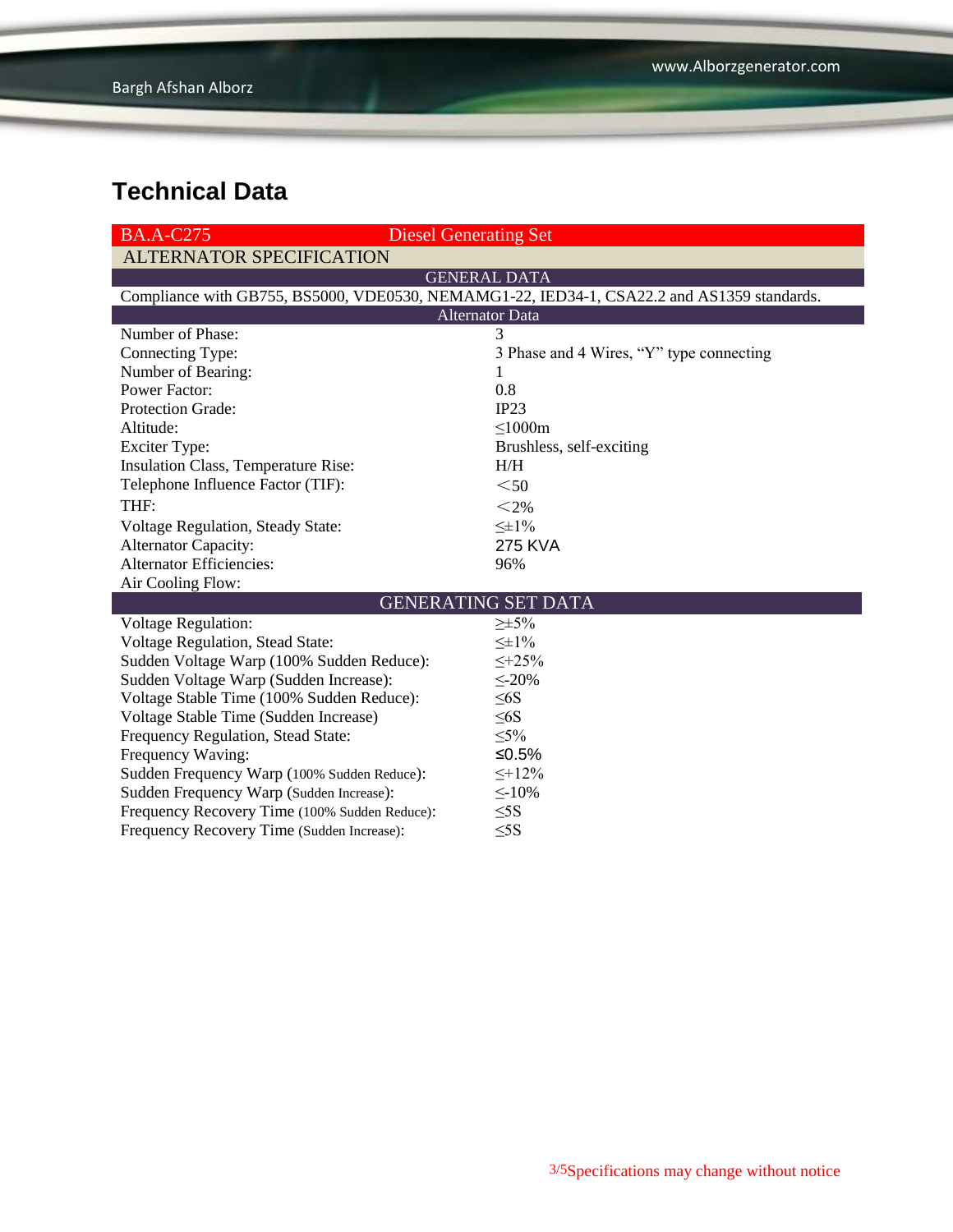| <b>BA.A-C275</b>                | <b>Diesel Generating Set</b> |                                   |
|---------------------------------|------------------------------|-----------------------------------|
| Options                         |                              |                                   |
| Engine                          | <b>Fuel System</b>           | <b>Control System</b>             |
| Heater 2KW & 4KW                | Daily Fuel Tank              | <b>Auto Control Panel</b>         |
| Battery Charger 3.5A & 7A       | <b>Base Fuel Tank</b>        | Remote Control Panel              |
|                                 | <b>Water Separator</b>       | <b>Auto Transfer Switch (ATS)</b> |
|                                 | <b>Fuel Level Sensor</b>     | <b>Paralleling System</b>         |
|                                 |                              |                                   |
| <b>Anti Condensation Heater</b> | Rainproof Type               | <b>Engine Parts Drawing List</b>  |
| Drop CT (For Paralleling)       | Soundproof Type              | <b>Spare Parts</b>                |
|                                 | <b>Container Type</b>        |                                   |
| Dimension & Weight              |                              |                                   |
| <b>Standard Configuration</b>   | With Base Fuel Tank          | Soundproof Type                   |
| (Open Type)                     |                              |                                   |
| Overall Size: 3000 (mm)         |                              | Overall Size: 4550 (mm)           |
| *1150 $(mm)$ *1900 $(mm)$       |                              | $*1460$ (mm) $*2270$ (mm)         |
| Weight: 2850 kg                 |                              | Weight:4150 kg                    |